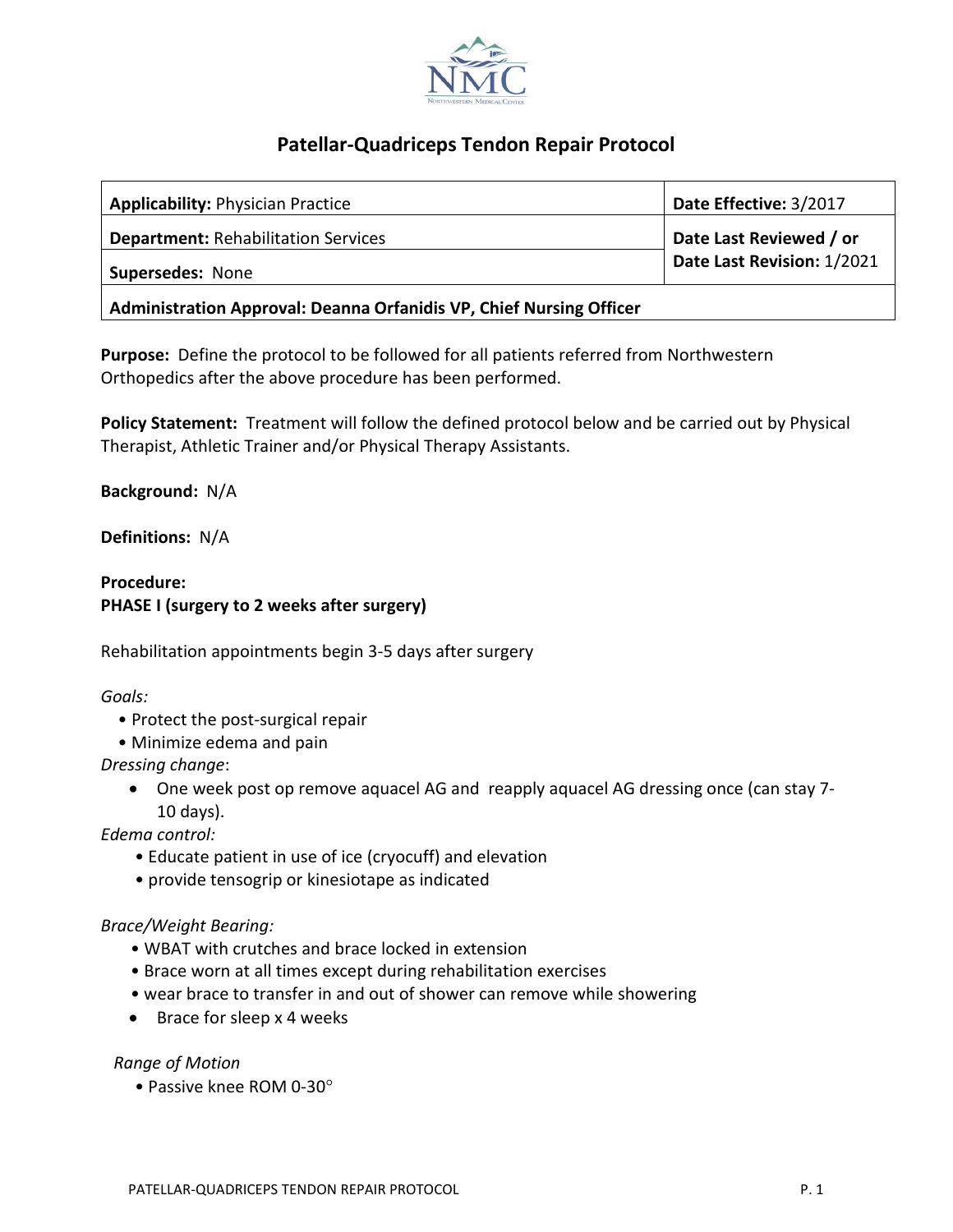

# *Suggested Therapeutic Exercises*

- Ankle pumps
- isometric quadriceps sets with knee in full extension
- •hamstring sets with knee in less than 30 degrees flexion
- •glut sets
- gentle patellar mobilizations
- •Upper body circuit training or upper body ergometer (UBE)
- Passive knee flexion 0-30 only

# **PHASE II ( 2 - 6 weeks after surgery)**

*Rehabilitation Goals:*

- Normalize gait
- minimize edema and pain
- Protection of the post-surgical repair

*Edema control:*

- Educate patient in use of ice (cryocuff) and elevation
- provide tensogrip or kinesiotape as indicated

# *Precautions and Range of Motion:*

- WBAT with brace locked in extension
- wean from crutches as clinically indicated
- PROM limits

Weeks  $3-4 = 0^\circ$  to  $60^\circ$ 

Weeks 5-6 0-90°

• no active open chain knee (quad) extension

# *Suggested Therapeutic Exercises:*

- Stationary bike partial revolutions no resistance (within ROM limits above)
- recumbent elliptical (sci-fit) no resistance (within ROM limits above)
- Heel slides
- Knee extension range of motion with foot resting on a towel roll
- 4-way leg lifts with brace locked in extension
- Gentle patellar mobilizations
- Weight shifting on to surgical side with brace on with quad isometric
- Upper body circuit training or UBE
- Can begin walking in chest deep water at 4 weeks

# *Progression Criteria:*

- Progress six weeks post-operatively
- Knee ROM = 0°-0°-90° (i.e. avoid knee hyperextension)
- weaned from crutches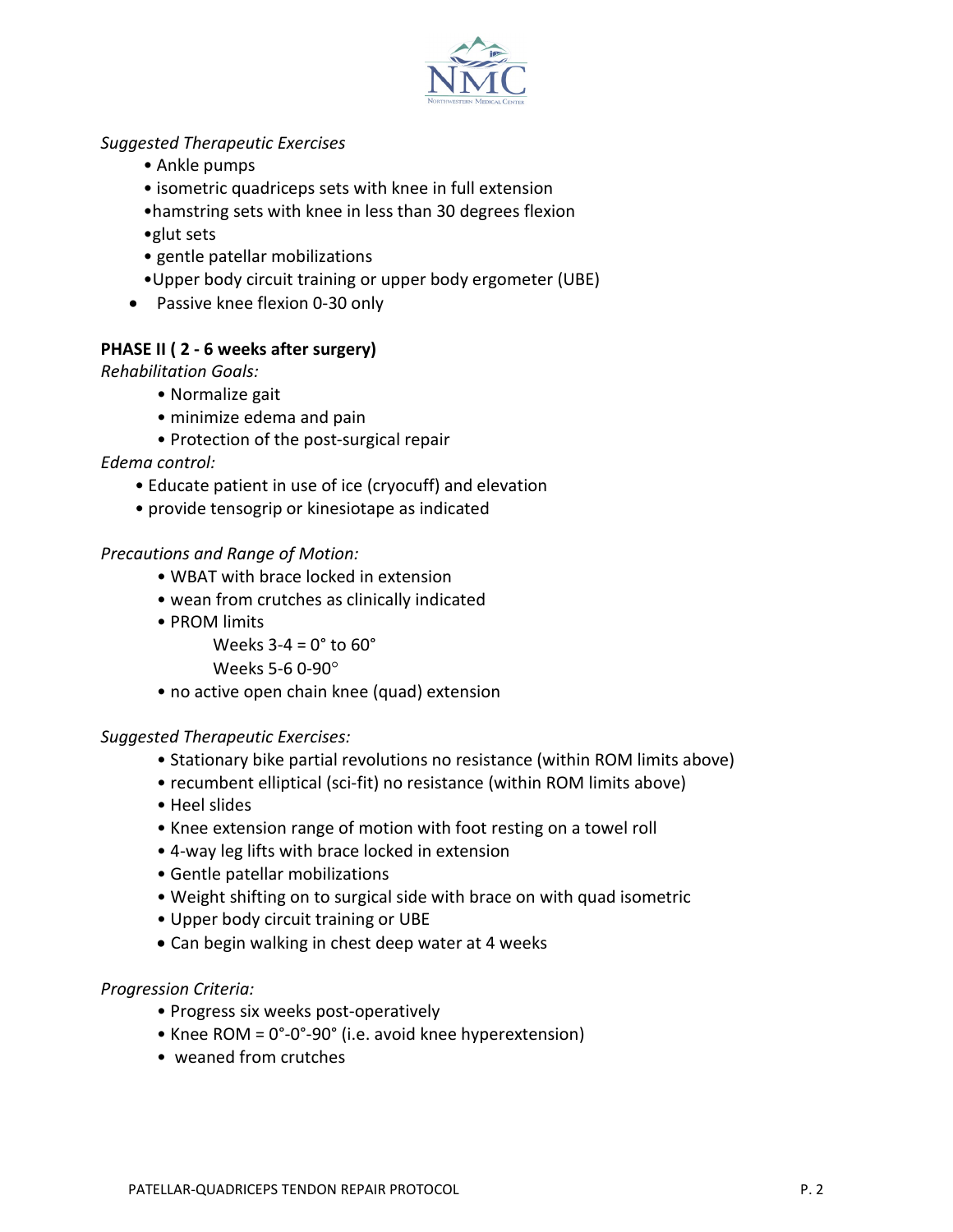

# **PHASE III (begin after meeting Phase II criteria and 6 to 12 weeks after surgery)**

*Rehabilitation Goals:*

- Normalize gait on level surfaces using brace opened as follows
	- 6-9 weeks open to 40°
	- 9-12 weeks open to 90°
- Quality active quadriceps contractions in weight bearing

*Precautions :*

• Gradual progression to weight bearing with knee flexion with avoidance of weight bearing knee flexion past 90 degrees for 12 weeks after surgery

### *Range of Motion:*

### **Active knee extension is now permitted**

**•** Increase active and passive flexion and extension to tolerance

### *Suggested Therapeutic Exercises:*

- Active range of motion (AROM) for open chain knee flexion and extension
- Closed chain quadriceps control from 0° to 40° with light squats and leg press, progressing to shallow lunge steps
- Prone knee flexion
- Stationary bike
- Patellar mobilizations
- Open chain hip strengthening
- Core strengthening
- Upper body circuit training or upper body ergometer (UBE)

### *Progression Criteria:*

- Normal gait mechanics
- Active knee ROM at least 0°-110°

### **PHASE IV (Begin at 12 weeks after surgery and continue until progression criteria is met)**

*Rehabilitation Goals:*

- Normalize gait on all surfaces without brace
- Single leg stand with good control for 10 seconds
- Full knee ROM
- Good control with squat to 70° of knee flexion

### *Precautions:*

- Avoid any forceful eccentric contractions
- Avoid impact activities
- Avoid exercises that create movement compensations

### *Suggested Therapeutic Exercises:*

- Non-impact balance and proprioceptive drills
- Stationary bike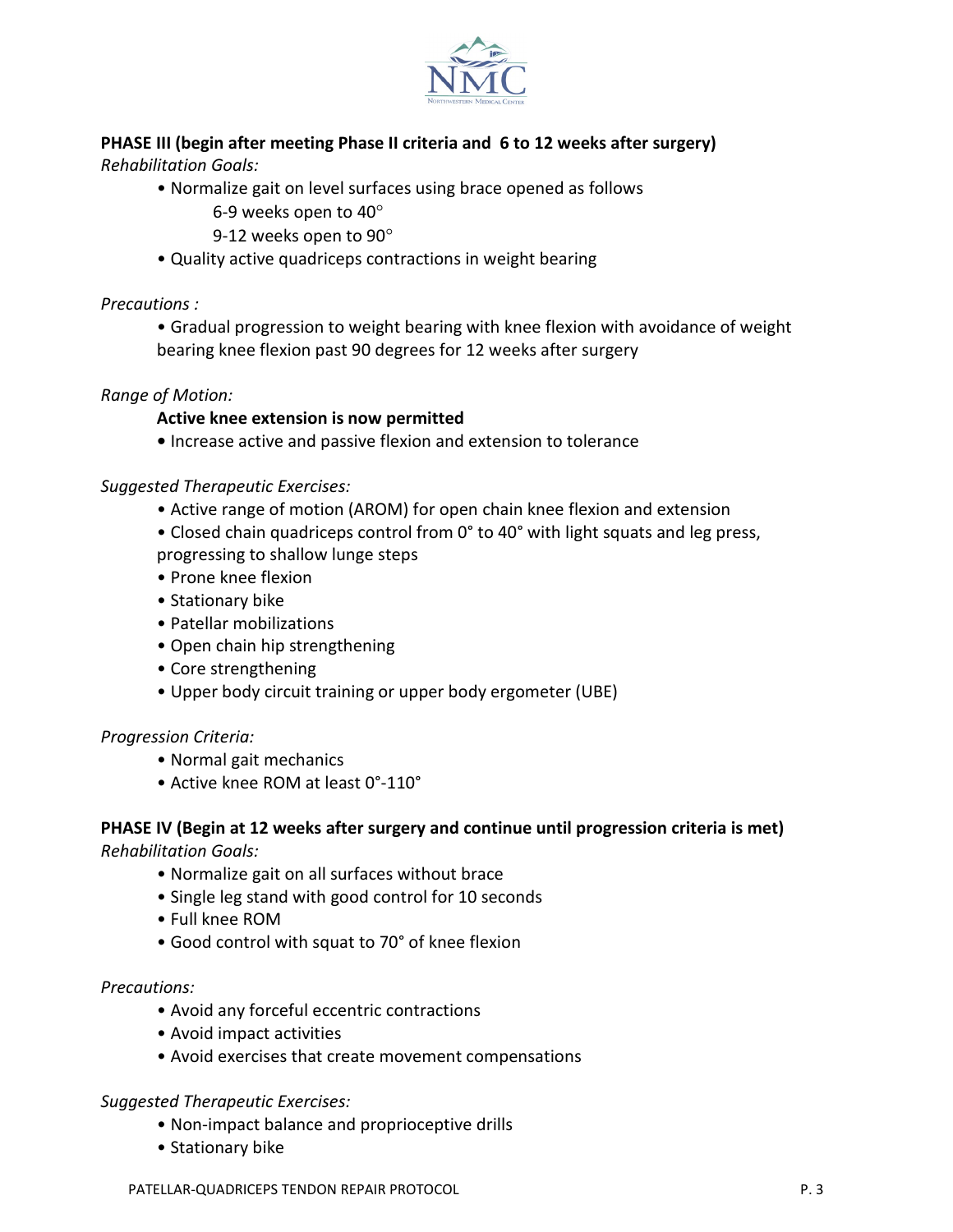

- Gait drills
- Single leg stance balance activities
- Stretching for patient specific muscle imbalances
- Quad strengthening closed chain exercises, initially starting as a very short arc of motion and gradually progressing to 70° of knee flexion
- Functional movements (squat, step back, lunge)
- Hip and core strengthening
- Stationary bike, Stairmaster, swimming

### *Progression Criteria:*

- Normal gait mechanics without the brace on all surfaces
- Squat and lunge to 70°of knee flexion without weight shift
- Single leg stand with good control for 10 seconds
- Full AROM for knee flexion and extension

## **PHASE V (begin after meeting phase IV criteria, usually 4 months after surgery)- 9 months** *Appointments:*

• Rehabilitation appointments are once every 1-3 weeks or as clinically indicated

### *Rehabilitation Goals:*

• Good control and no pain with sport and work specific movements, including impact

### *Precautions:*

- Post-activity soreness should resolve within 24 hours progression should be slow
- Avoid post-activity swelling
- Avoid running with a limp

### *Suggested Therapeutic Exercises:*

- Impact control exercises (hopping) beginning 2 feet to 2 feet, progressing from 1 foot to other and then 1 foot to same foot.
- Plyometric exercise beginning with low velocity, single plane activities and progressing to higher velocity, multi-plane activities.
- Sport/work specific balance and proprioceptive drills
- Hip and core strengthening
- Stretching for patient specific muscle imbalances
- Replicate sport or work specific energy demands

### *Return to Work/Sport Criteria: Determined by surgeon based on quality of repair and demands of sport. Typically 9-12 months post op.*

• Dynamic neuromuscular control with multi-plane activities, without pain or swelling

**Note Well:** Variances will be communicated by the surgeon directly to Rehabilitation Services through the MD orders.